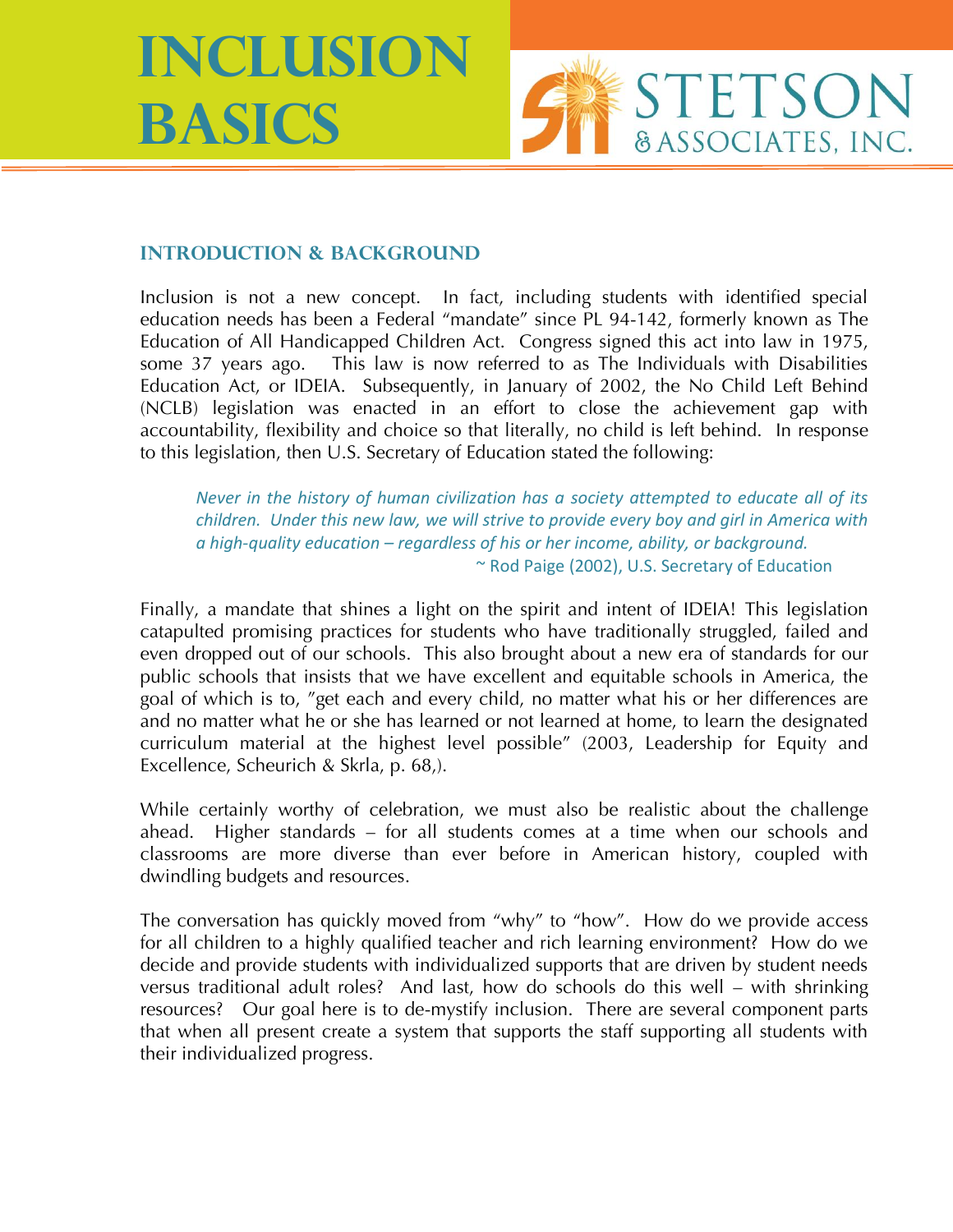# **Inclusion**

Webster defines inclusion as a "presence in a group". We challenge schools to take this definition one step further and develop "membership" in a group. A mere "presence" is much like the dated notion of "mainstreaming" whereby students with special needs "visit" mostly non-academic subjects - lunch, PE, music and/or art, and are often accompanied by an adult from their special education classroom. Thankfully, "mainstreaming" has changed drastically not only in name, but in practice.

Inclusion is more than students being "located" in a general education setting. Inclusion means:

- All students are full members of a general education classroom.
- All students have the right to the individual instructional and/or personal supports and services necessary for success regardless of label, language, or difference – including gifts and talents.
- As a school system, we all carry the responsibility to work together and ensure success for every single student.

Clearly, inclusion is complex. The following are four components that we believe interlock and work together to create the necessary conditions for success – for all staff and students. Each component is multifaceted, but can be achieved as evidenced by many exemplars (see references).

- 1. Leadership for Shared Ownership;
- 2. Multi-level Instruction;
- 3. A System to Schedule Instructional & Personal Supports; and,
- 4. Collaboration.

### **Leadership for Shared Ownership**

When we think of school "leaders" we usually think of a building principal or a central office director. Leadership for shared ownership includes not only the roles just mentioned, but also leadership at every single level including teacher leaders, paraeducators and even the attendance clerk who greets parents as they enter the school building. Leadership for shared ownership is about ensuring the necessary conditions for success are consistently present in the entire school building. Simply put, this means we (as a school system) believe that all children have the right to access high quality, gradelevel instruction, with individually determined instructional and/or personal supports as necessary- to the greatest extent possible.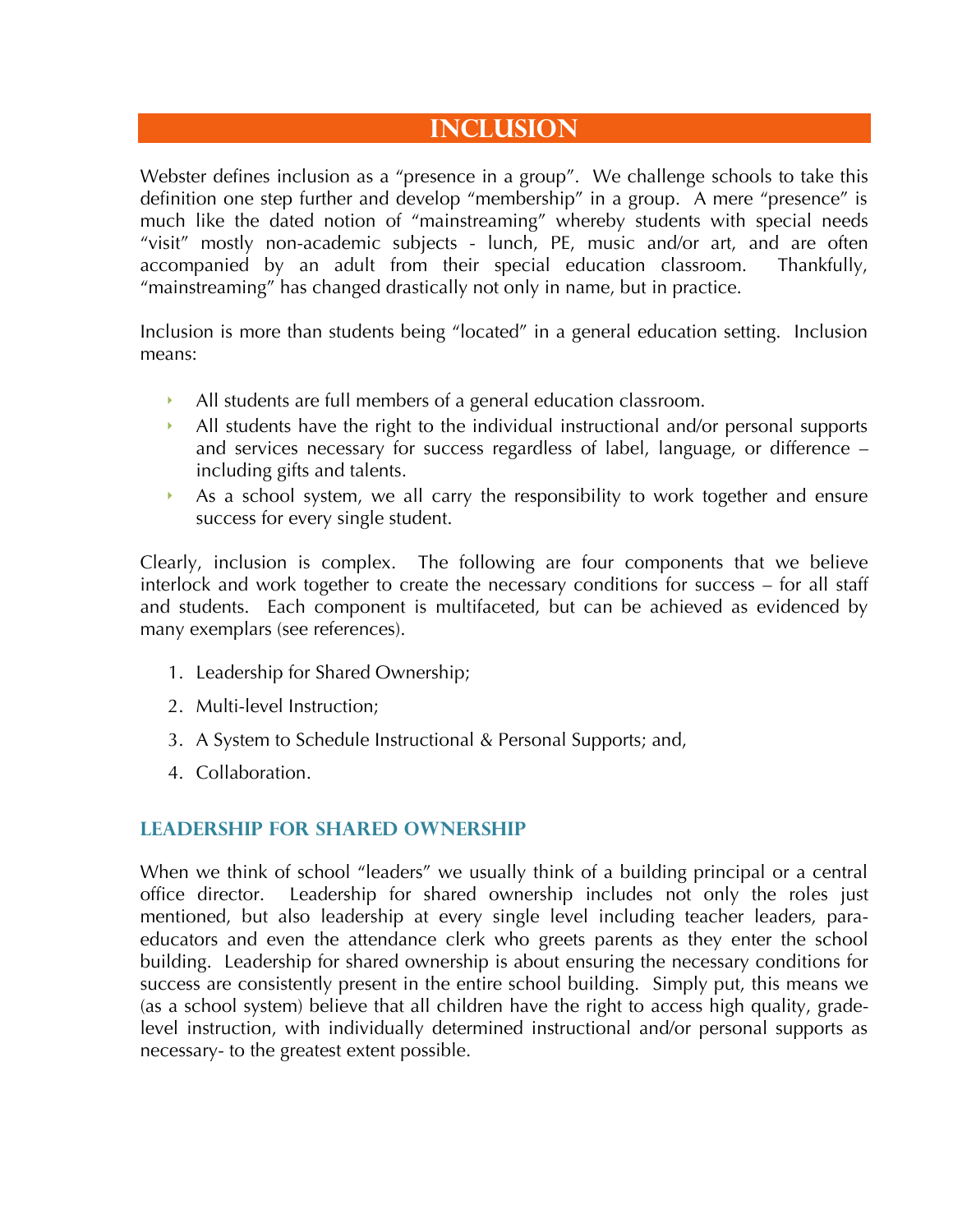For some leaders, this may mean challenging the status quo, traditional roles, responsibilities, stereotypes, assumptions and attitudes. In practice, this looks like action when a child fails – for whatever reason. We can no longer locate the blame for failure on the child, his home-life or her lack of preparedness. It means we look deeper into our practice, perhaps with colleagues to craft the next step or support for that child. It looks like an entire faculty who work toward the same goal, and begin to use terms such as "our students" versus "yours or mine". Thus, if we really believe all children learn can learn, then how do our actions and instruction align with this belief? How do we ensure, and stubbornly persist toward progress for every single student in our school? We lead; we build, maintain and sustain a system whereby we work together to promote success for every single student.

### **Multi-level instruction in the General Education Setting**

Ensuring access to high quality, grade-level instruction requires classrooms where multilevel Instruction is firmly rooted. Multi-level Instruction is exactly what it sounds like – students learning, at multiple levels as appropriate. Multi-level instruction challenges classrooms that have all students working on the exact same product, in the exact same manner and time frame. Multi-level Instruction acknowledges that every single classroom, has a continuum of learning, tailored to the individual needs of the learners. Planning for Multi-level Instruction always begins with the grade-level standard. This ensures rigor and fidelity to the course or content standards. From there we:

- Create rich, activity-based learning opportunities;
- $\rightarrow$  Vary the learning environment to balance learning individually, whole group, in pairs and/or small groups;
- Plan for and prepare instructional supports including scaffolding, accommodations, modifications (if appropriate), or even acceleration; and,
- **Consider personal supports, if necessary.**

When all of these are combined, our classrooms contain rigorous instruction tailored to the individual needs of the learners or what we call Multi-Level Instruction.

### **A System to Schedule Instructional and Personal Supports**

Once teachers have designed Multi-level Instruction with individually determined instructional and/or personal supports, the school needs a system to schedule the time and people to not only plan these supports, but also provide supports for students and staff when necessary. Many school systems still deliver supports and services as defined by traditional adult roles, programs, student labels or places. This often creates the perception that they will need additional staff in order to provide the student-driven supports and services. In reality, schools often find that they don't need additional staff; they learn to use their existing staff differently. We challenge schools and systems to create instructional and personal supports driven by student needs versus labels, places and/or traditional adult roles. This practice is the foundation from which a true collaborative partnership can grow into a strong source of support for students.